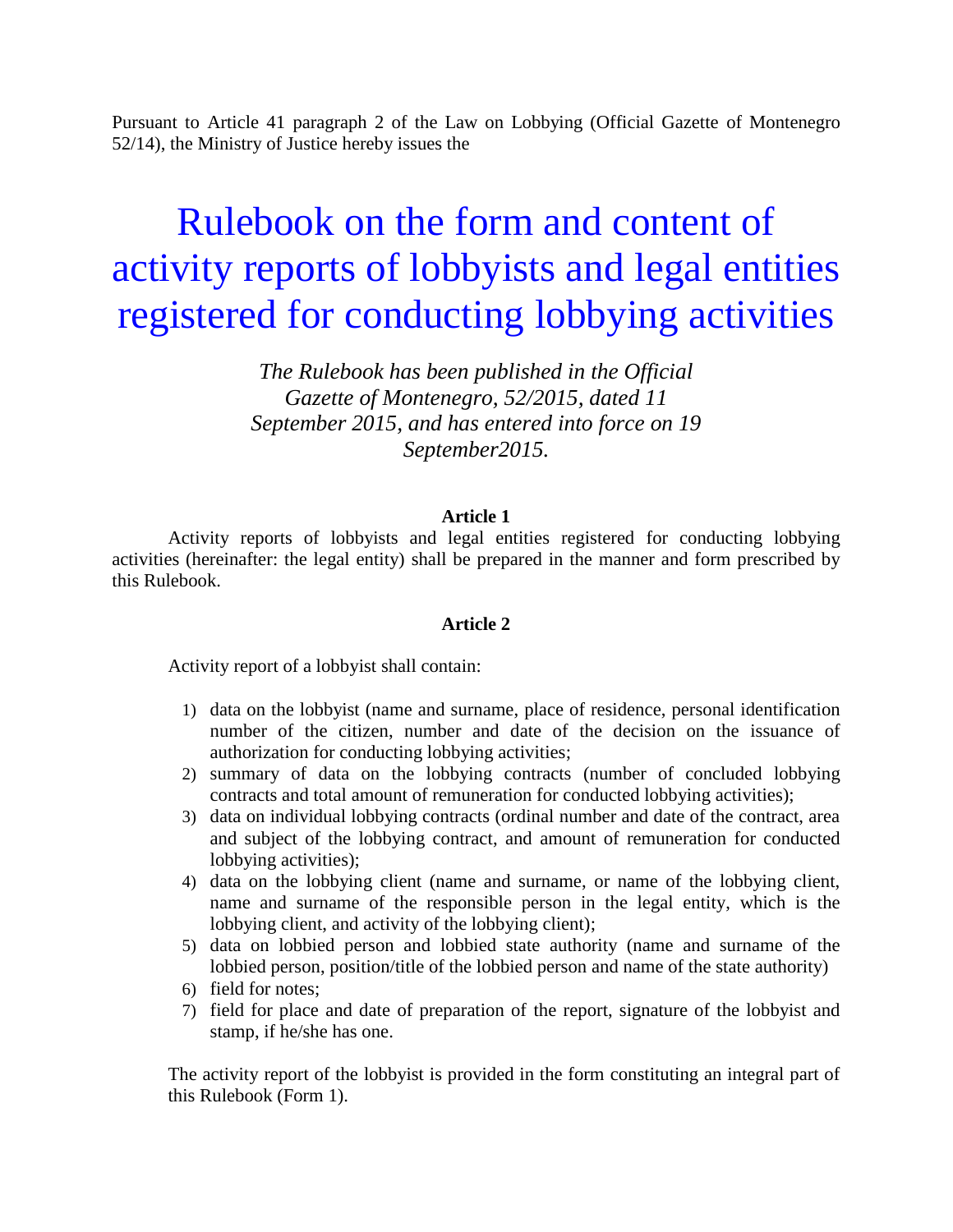# **Article 3**

Activity report of a legal entity shall contain:

- 1) data on the legal entity (name, headquarters, activity code, name and surname of the responsible person in the legal entity, date of entry in the register of lobbyist and number of employed lobbyists);
- 2) data on employed lobbyists (name and surname, personal identification number of the citizen, place of residence, number and date of the decision on the issuance of authorization for conducting lobbying activities and validity period);
- 3) summary data on the lobbying contracts (number of concluded lobbying contracts and total amount of remuneration for conducted lobbying activities);
- 4) data on individual lobbying contracts (ordinal number and date of the contract, area and subject of the lobbying contract, and amount of remuneration for conducted lobbying activities);
- 5) data on the lobbying client (name and surname, or name of the lobbying client, name and surname of the responsible person in the legal entity, which is the lobbying client, and activity of the lobbying client);
- 6) data on lobbied person and lobbied state authority (name and surname of the lobbied person, position/title of the lobbied person and name of the state authority)
- 7) field for notes;
- 8) field for place and date of preparation of the report, signature of the responsible person in the legal entity and stamp.

The activity report of the legal entities shall be provided in the form constituting an integral part of this Rulebook (Form 2).

## **Article 4**

The activity reports of lobbyists and legal entities shall be submitted to the Agency for prevention of corruption in both printed and electronic form.

## **Article 5**

 This Rulebook shall enter into force on the eighth day from the date of publication thereof in the Official Gazette of Montenegro.

Ref. no.: 01-12780/15 Podgorica, 1 September 2015

> MINISTER Zoran Pažin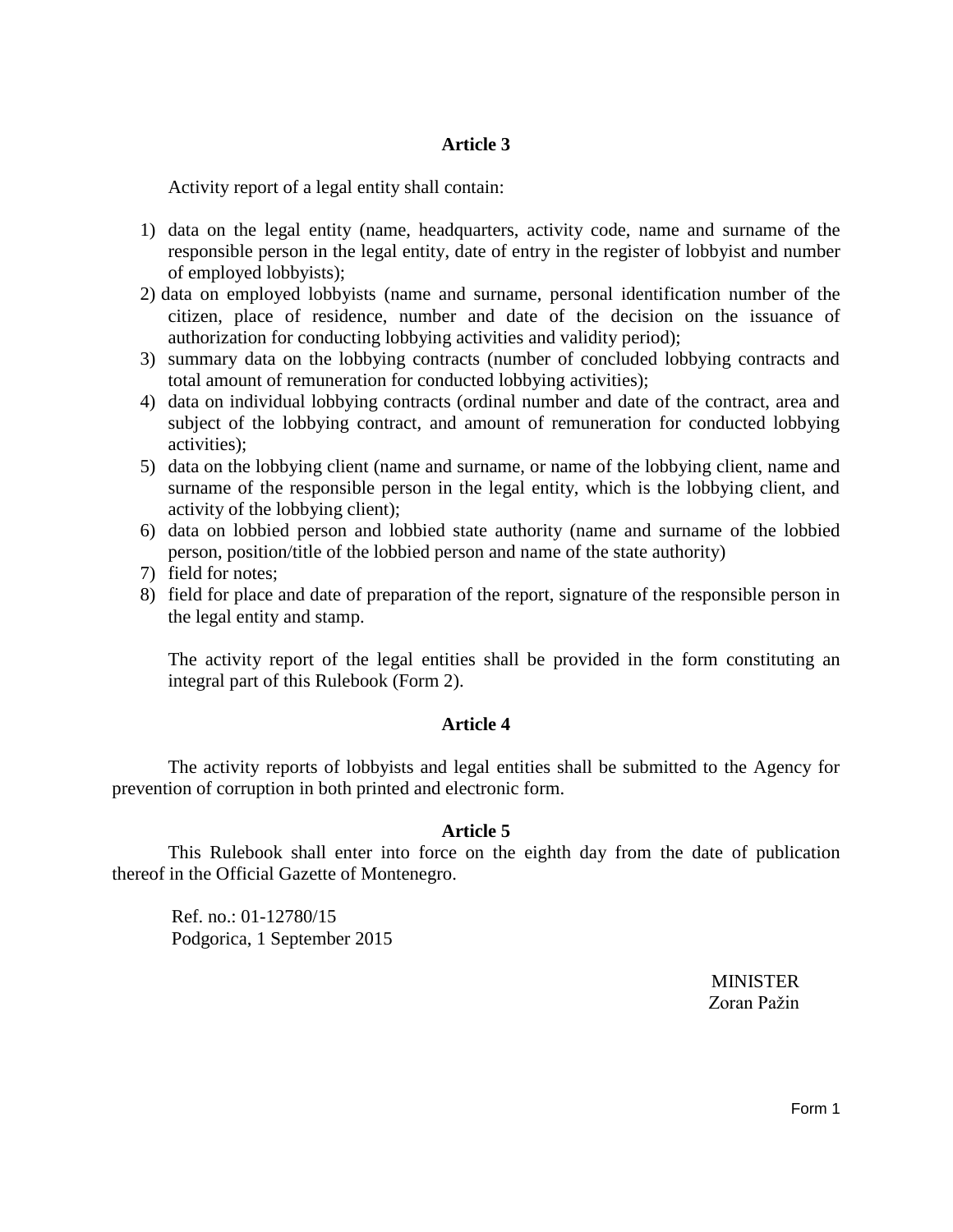## **AGENCY FOR PREVENTION OF CORRUPTION**

#### **ACTIVITY REPORT OF A LOBBYIST FOR \_\_\_\_\_\_\_\_\_**

#### **DATA ON LOBBYIST**

Name and surname:

Place of residence:

Personal identification number of the citizen:

Number and date of issuance of authorization to conduct lobbying activities, with a validity period, including the date of registration in the registry of lobbyists:

#### **SUMMARY DATA ON LOBBYING CONTRACTS**

Number of concluded lobbying contracts:

Total amount of remuneration for conducted lobbying activities:

## **DATA ON INDIVIDUAL LOBBYING CONTRACTS<sup>1</sup>**

**Ordinal number and contract date:**

**Area and subject of lobbying**

Amount of remuneration for conducted lobbying activities:

*Data on lobbying client:*

Name and surname, or name of lobbying client:

Name and surname of the responsible person in the legal entity as the lobbying client:

Activity:

*Data on lobbied person and lobbied state authority:*

Name and surname of lobbied person:

Function/Title of lobbied person:

Name of the state authority:

**NOTES:**

 $\overline{\phantom{a}}$ 

| Podgorica,<br>ንስ | Place for stamp | Signature of lobbyist |
|------------------|-----------------|-----------------------|

*NOTE:* **The report shall be submitted in both printed and electronic form, in accordance with special user manual published on the website of the Agency for prevention of corruption.**

<sup>&</sup>lt;sup>1</sup> The report shall contain data on all individual lobbying contracts.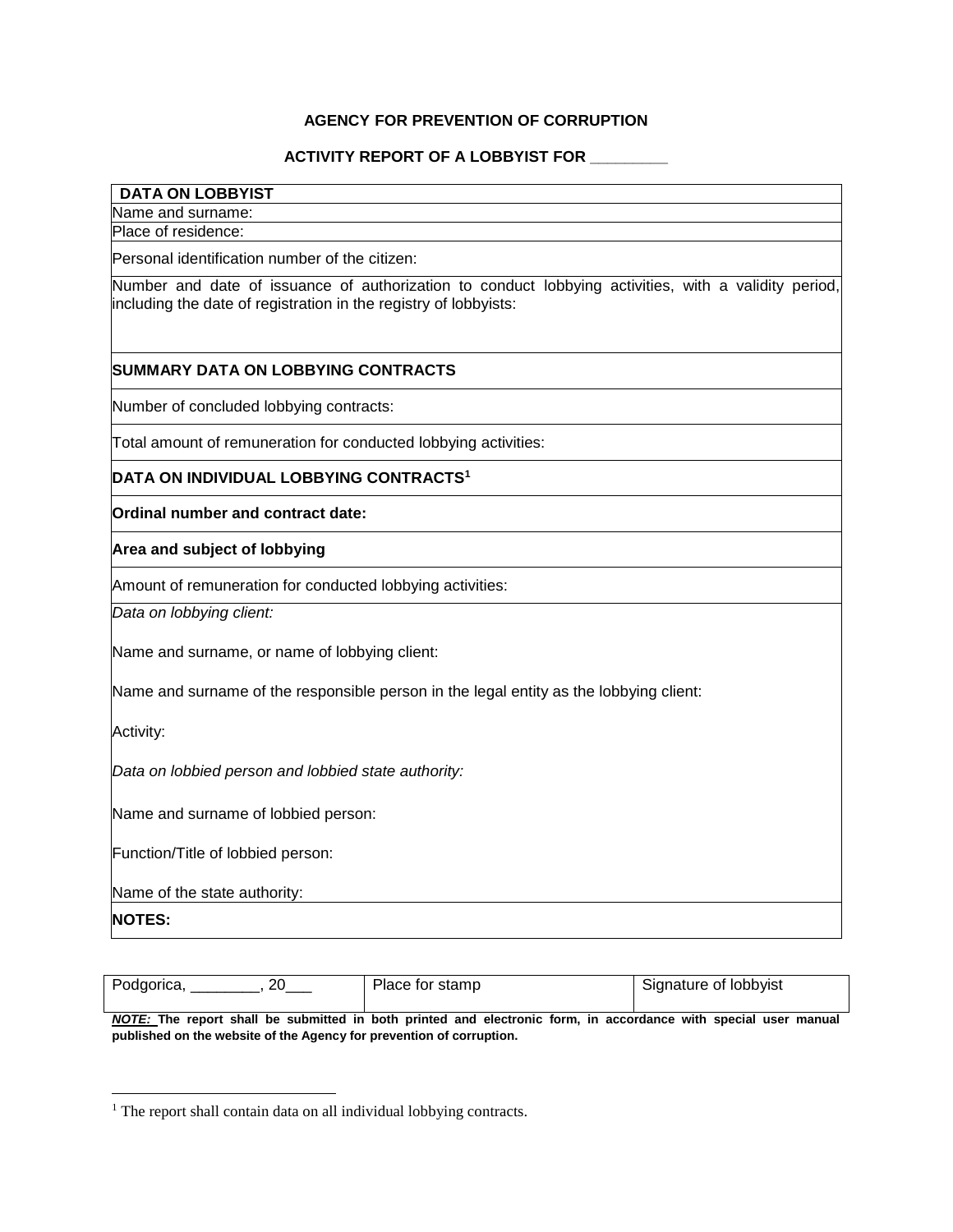#### **AGENCY FOR PREVENTION OF CORRUPTION**

# **ACTIVITY REPORT OF LEGAL ENTITY REGISTERED FOR CONDUCTING LOBBYING ACTIVITY FOR \_\_\_\_\_\_\_\_\_ (YEAR)**

# **DATA ON LEGAL ENTITY REGISTERED FOR CONDUCTING LOBBYING ACTIVITY**

Name: Headquarters:

Activity Code:

Name and surname of the responsible person in the legal entity:

Date of entry into register:

Number of employed lobbyists:

## **DATA ON EMPLOYED LOBBYISTS:**

Name and surname:

Personal identification number of the citizen:

Place of residence:

Number and date of the decision on issuance of authorization for conducting lobbying activity and validity period:

#### **SUMMARY DATA ON LOBBYING CONTRACTS**

Number of concluded lobbying contracts:

Total amount of remuneration for conducted lobbying activities:

#### **DATA ON INDIVIDUAL LOBBYING CONTRACTS<sup>2</sup>**

**Ordinal number and contract date:**

Area and subject of lobbying

Amount of remuneration for conducted lobbying activities:

*Data on lobbying client:*

Name and surname, or name of lobbying client:

Name and surname of the responsible person in the legal entity as the lobbying client:

Activity:

 $\overline{\phantom{a}}$ 

*Data on lobbied person and lobbied state authority:*

<sup>&</sup>lt;sup>2</sup> The report shall contain data on all individual lobbying contracts.